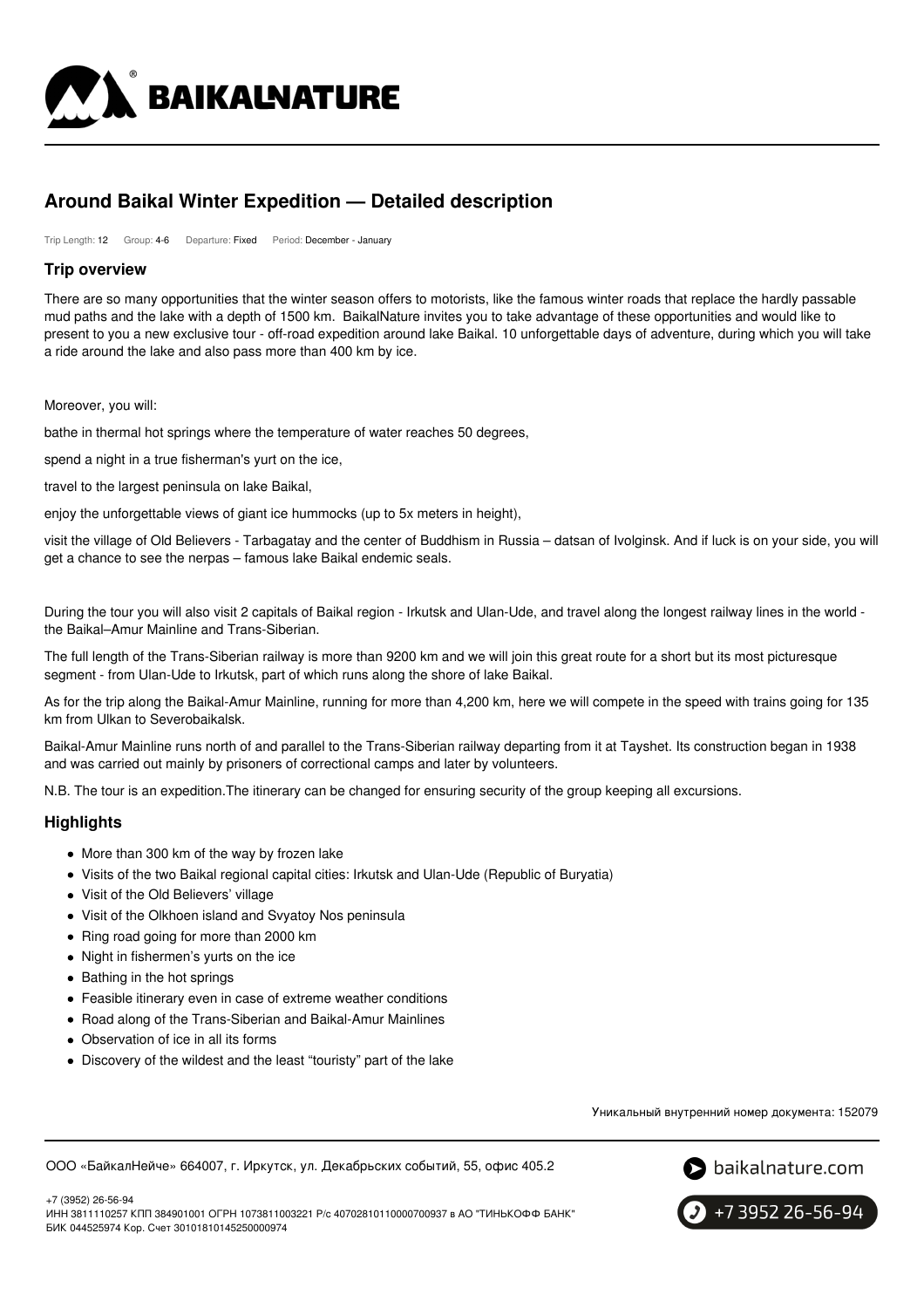

# **Tour type**

EXPEDITIONNATURE

# **Difficulty**

Moderate - 3-5 hours of physical activity daily

# **Comfort**

Standard — most of nights in comfortable rooms, some nights in tents or rooms with shared WC.

# **Begining / end of the tour**

Tour starts: Irkutsk, End of the tour: Irkutsk

# **Program**

# **Day 1 — Discovery of Irkutsk city**

- 11:00 Arrival in Irkutsk
- 13:00 Lunch (Not included)
- 15:00 Meeting with you guide at hotel's reception
- 19:00 Dinner in the hotel (Not included)
	- Overnight in the hotel

Hotels: Accommodation in the hotel Angara, Twin standard room Comfort: Comfortable accommodation, WC and bath / shower in room

### **Day 2 — Olkhon island - the heart of Lake Baikal**

- 09:00 Breakfast in the hotel
- 10:00 Departure to the Olkhon island
- 13:00 Lunch in the roadside café (Not included)
- 16:00 Walking tour of the village
- 19:00 Dinner (Not included)
	- Overnight at the resort

Hotels: Accommodation at the resort "Baikalov ostrog", Twin room Comfort: Comfortable accommodation, WC and bath / shower in room

### **Day 3 — Ice caves and the northernmost point of Olkhon**

- 09:00 Breakfast at the resort
- 10:00 Excursion to the Khoboy cape
- 13:00 Lunch outside (lunch-boxes)
- 17:00 Return to the village
- 19:00 Dinner (Not included)

#### Overnight at the resort

Hotels: Accommodation at the resort "Baikalov ostrog", Twin room Comfort: Comfortable accommodation, WC and bath / shower in room

#### **Day 4 — Kachug Road**

08:00 — Breakfast at the resort

Уникальный внутренний номер документа: 152079

ООО «БайкалНейче» 664007, г. Иркутск, ул. Декабрьских событий, 55, офис 405.2





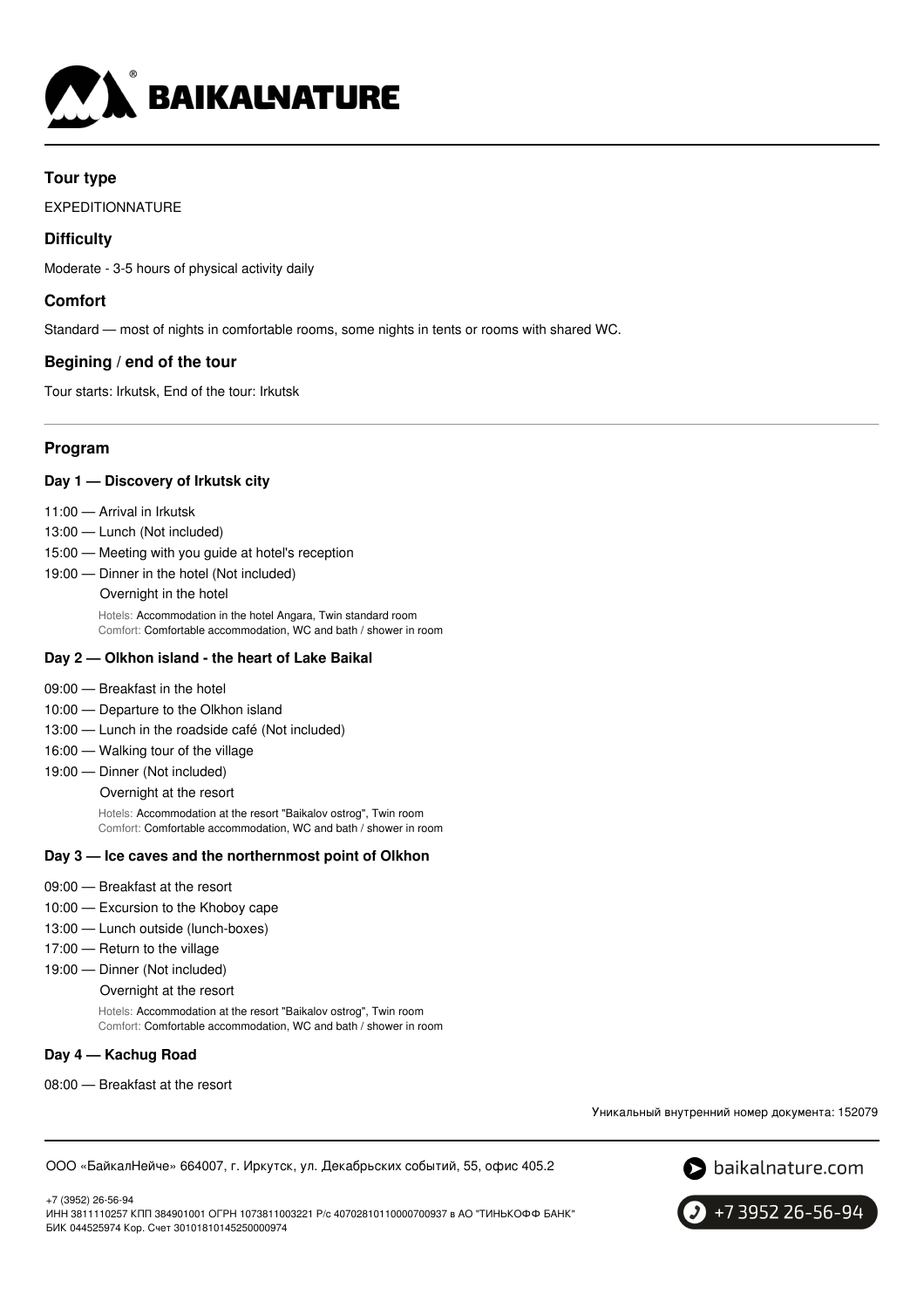

- 09:00 Departure to Zhigalovo
- 13:00 Lunch in the outside cafe (Not included)
- 18:00 Continuation of the way by Kachug road
- 19:00 Dinner in the local café (Not included)
	- Overnight in the resort

Hotels: Accommodation in the hote LenaTour, Twin room

### **Day 5 — Road along the BAM. Hot springs**

- 08:30 Departure for the Goudzhekit's hot springs.
- 09:00 En route, breakfast in roadside café
- 10:00 Continuation of the way
- 13:00 Lunch in roadside café (Not included)
- 18:00 Continuation of the way
- 19:00 Dinner at the resort
- 20:00 Free time
	- Overnight in the resort

Hotels: Accommodation in the resort Hozyain, Twin room Comfort: Comfortable accommodation, WC and shower on the floor

# **Day 6 — Severobaikalsk. Crossing of Baikal on the ice**

- 09:00 Breakfast at the resort
- 10:00 Departure for the Baikal coasts
- 13:00 Lunch in roadside cafe
- 14:00 Continuation of the way on the ice
- 19:00 Dinner at the resort

Overnight in the resort

Hotels: Accommodation at the resort Laskoviy Bereg, Twin room Comfort: Comfortable accommodation, WC and bath / shower in room

#### **Day 7 — Hot springs Khakusy**

- 09:00 Breakfast
- 10:00 Free day in Khakusi
- 13:00 Lunch in the resort
- 15:00 Free time for bathing
- 19:00 Dinner in the resort

#### Overnight in the resort

Hotels: Accommodation at the resort Laskoviy Bereg, Twin room Comfort: Comfortable accommodation, WC and bath / shower in room

# **Day 8 — To Chivyrkuysky Gulf through the ice**

- 09:00 Breakfast
- 10:00 Departure to the Chivyrkuysky Gulf
- 13:00 Pic-nic along the road (Not included)
- 15:00 Continuation of the way on the ice
- 19:00 Dinner un the yurt
	- Overnight in fishermen's yurt

Уникальный внутренний номер документа: 152079

ООО «БайкалНейче» 664007, г. Иркутск, ул. Декабрьских событий, 55, офис 405.2



+7 (3952) 26-56-94 ИНН 3811110257 КПП 384901001 ОГРН 1073811003221 Р/с 40702810110000700937 в АО "ТИНЬКОФФ БАНК" БИК 044525974 Кор. Счет 30101810145250000974

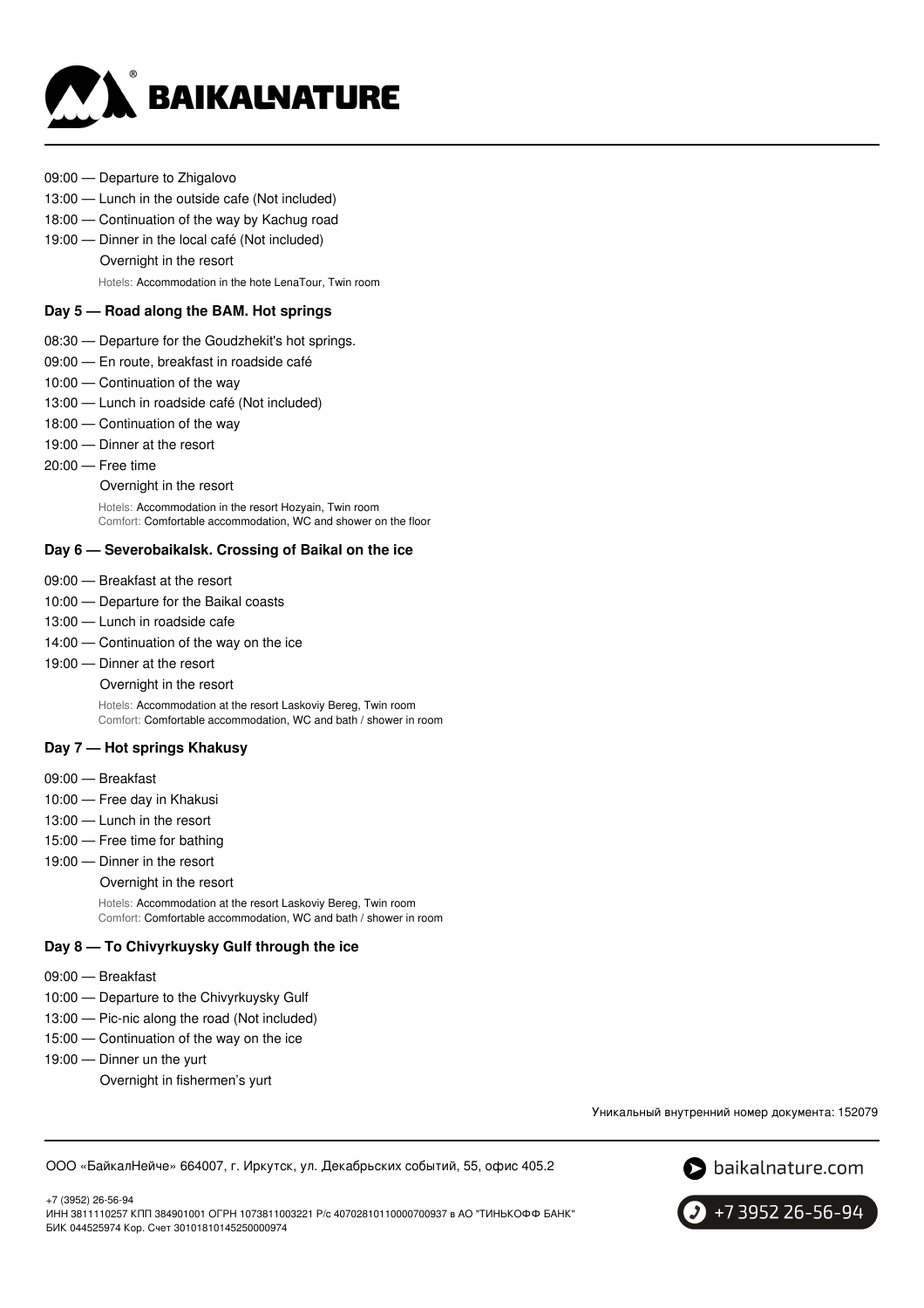

Hotels: Overnight in the yurt, Yurt for 5 persons Comfort: Simple comfort accommodation, toilet outdoors

#### **Day 9 — Sviatoy Nos peninsula**

- 09:00 Breakfast
- 10:00 Departure to Ust-Barguzin
- 13:00 Pic-nic in the open air (Not included)
- 14:00 Continuation of the way to Ust-Barguzin
- 19:00 Dinner at homestay
	- Overnight in homestay

Hotels: Accommodation in Ust-Barguzin, Twin room Comfort: Comfortable accommodation, WC and bath / shower in room

# **Day 10 — Ulan-Ude - the capital of Buryatya**

- 09:00 Breakfast
- 10:00 Departure to Ulan-Ude
- 13:00 Lunch
- 15:00 Continuation of the way to Ulan-Ude
- 19:00 Dinner in the local restaurant

Overnight in the hotel

Hotels: Accommodation in the hotel Buryatia, Standard Twin room Comfort: Comfortable accommodation, WC and bath / shower in room

#### **Day 11 — Along "Baikal" highway**

- 09:00 Departure to Irkutsk
- 09:00 Breakfast in the hotel
- 13:00 Lunch in the road-side café (Not included)
- 14:00 Continuation of the way to Irkutsk
- 19:00 Dinner

Overnight in the hotel

Hotels: Accommodation in the hotel Angara, Twin standard room Comfort: Comfortable accommodation, WC and bath / shower in room

#### **Day 12 — End of the program**

- 09:00 Breakfast
- 11:00 Transfer to the airport

#### **Departures**

+7 (3952) 26-56-94

| <b>Start</b> | End        | <b>Basic price per person</b> |
|--------------|------------|-------------------------------|
| 23.02.2020   | 05.03.2020 | 245300.00 RUB                 |

## **Note**

The price is given for a group of 4 persons. If there less persons, the price can be modified. The price given is for a group of 2 people (for one car). Total number of vehicles: 1 to 4. The eals are included in the price of the program: breakfasts for days 2-4, 7-8, 10-12; lunches for days 3,7,10; dinners for days 5-11. The access to the hot springs in Goudzhekit is to pay on the spot (around 200 rubles per person).

Уникальный внутренний номер документа: 152079

ООО «БайкалНейче» 664007, г. Иркутск, ул. Декабрьских событий, 55, офис 405.2



ИНН 3811110257 КПП 384901001 ОГРН 1073811003221 Р/с 40702810110000700937 в АО "ТИНЬКОФФ БАНК" БИК 044525974 Кор. Счет 30101810145250000974

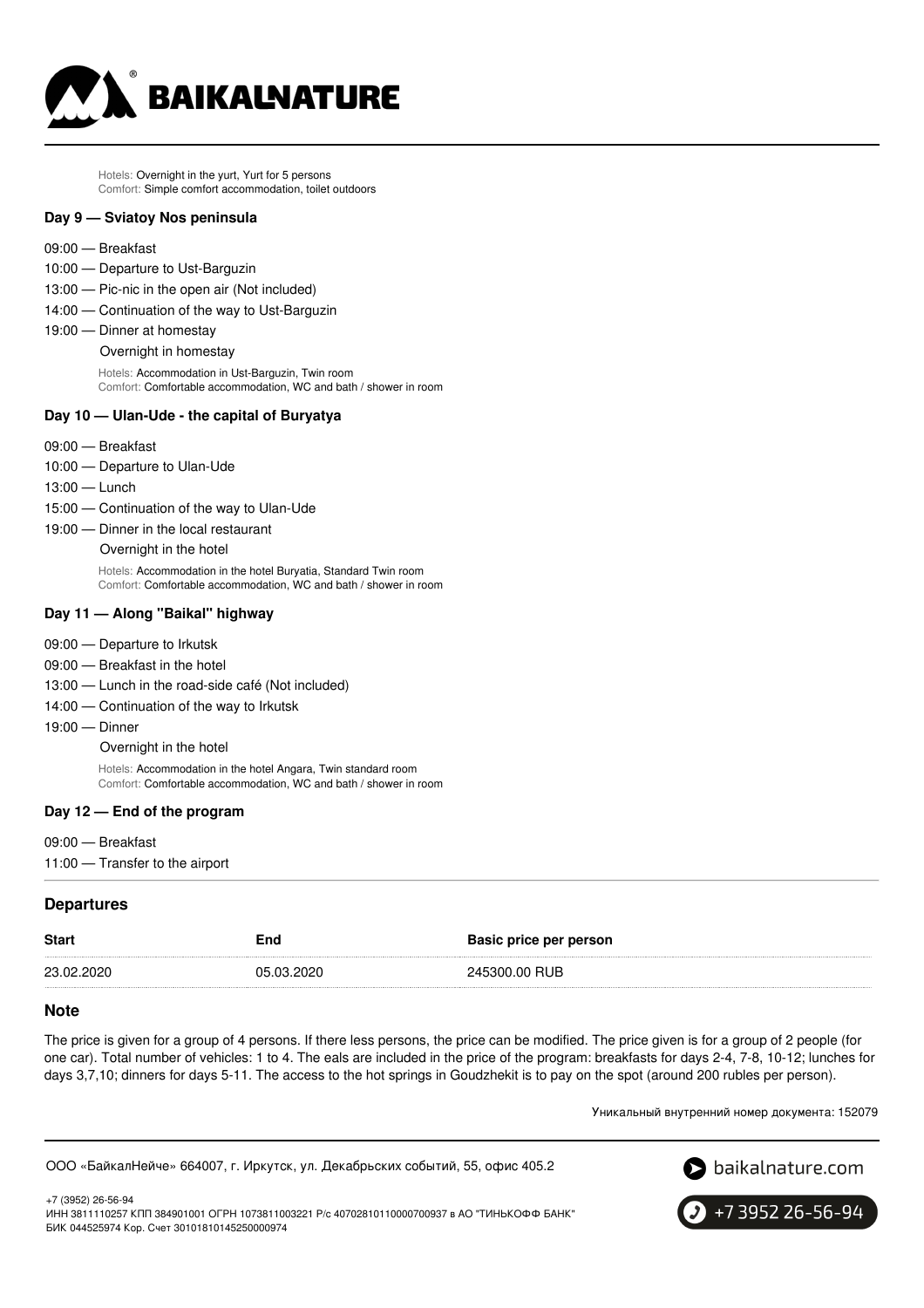

# **What's included**

#### **Price includes**

- English-speaking guide
- Accommodation as per itinerary
- Transport as per itinerary
- Excursions and visits as per itinerary
- Letter of invitation
- Sleeping bag rental
- Reserves and national parks entrance permissions
- Transfer from airport / railway station on first day
- Transfer to airport / railway station on last day
- Celebratory dinner with alcoholic beverages
- English-speaking guide services
- Meals according to the program

# **Checklist & Equipment**

You will need in Russia in winter:

- to protect yourself from the cold weather;
- to protect yourself from the wind;
- to protect your feet from moisture;
- to protect yourself from the sun's reflection from ice and snow.

# Allow the system of "three layers":

- The first layer, called "second skin", determines the performance of the other two layers. It will transport sweat to the next layer and dry quickly to avoid cooling after exercise. Therefore forget the cotton retains moisture in the skin and choose underwear in synthetic fabrics.
- The second layer must keep the heat of the body as long as possible. Warm synthetic or mixed (wool or fleece turtleneck sweater) fabrics, that dry quickly, are preferable.
- The third layer should protect you against wind and moisture. Choose a jacket, long enough, 100% waterproof, preferably with hood.

We recommend you to pack all your stuff in two bags: a small backpack and a large travelling bag.

SMALL BACKPACK: will be useful for carrying your personal belongings during the day (camera, film, personal medication, bottled water, etc.) You will also use it as hand luggage during air travel for all your heavy (to lighten the travel bag in the luggage compartment), fragile (camera, etc.) and necessary (toilet bag, etc.) things.

BIG TRAVEL BAG or BIG BACKPACK: must contain the rest of your stuff. It will be in the luggage compartment during the flight. It will be transported by vehicles.

Crampons for walking on ice will be provided on the spot.

# **Recommended checklist**

Thermal underwear POLARTEC or similar pullover Long sleeve shirts or sweatshirts T-shirts Comfortable shoes for city Flip-flops for banya Fleece jacket or warm sweater

Уникальный внутренний номер документа: 152079

ООО «БайкалНейче» 664007, г. Иркутск, ул. Декабрьских событий, 55, офис 405.2



+7 3952 26-56-94

+7 (3952) 26-56-94 ИНН 3811110257 КПП 384901001 ОГРН 1073811003221 Р/с 40702810110000700937 в АО "ТИНЬКОФФ БАНК" БИК 044525974 Кор. Счет 30101810145250000974

# **Price does not include**

- Personal expenses and tips
- Visa fees and travel insurance
- Airline tickets
- Medical insurance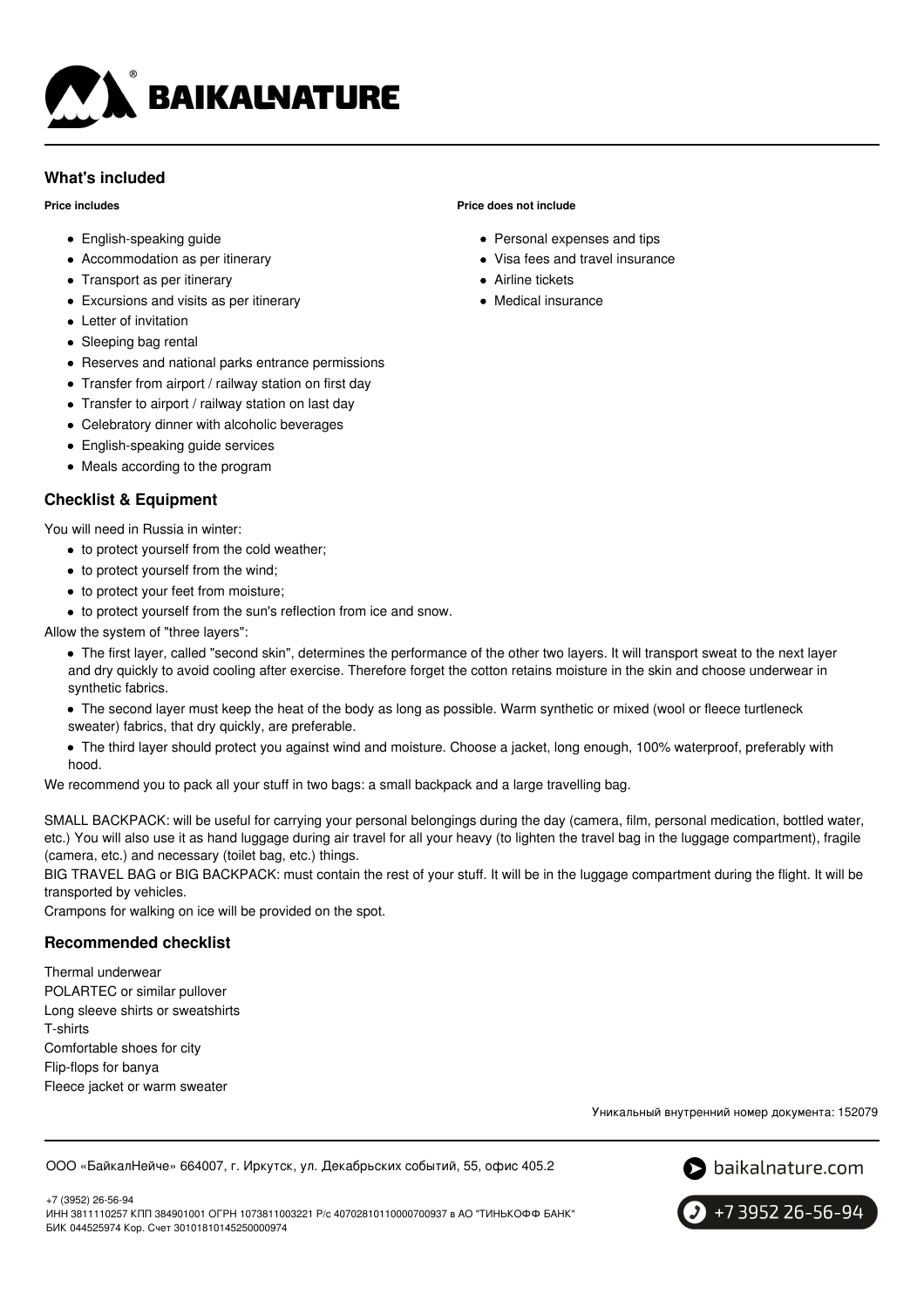

Comfortable pants Mountain boots for walking on ice and snow Wool gloves and winter cap Bath towel Swimsuit Wipes

# **Meals**

If you are a vegetarian or have any particular preferences, please let us know, so we could adapt the menu.

# **Visa**

You need a tourist visa to travel to Russia. It can be issued for a maximum period of 30 days. Your passport has to be valid for at least six months after the expiry date of your visa and to have at least two blank pages.

BaikalNature offers visa support and has created "BaikalNature letter of invitation" package. If you buy a BaikalNature tour, this package is absolutely free; when you buy any other BaikalNature service, you will have to pay for this package. For more information please conact your nearest Russian Embassy or Visa Application Center.

# **Money**

The Russian currency is ruble. In all cities and many large villages of Russia, you can easily withdraw rubles, using a Visa or MasterCard, from ATMs, located in banks, department stores or hotel lobbies, some of them are open 24 hours a day. If you have euros or dollars with you, exchange offices will allow you to change them easily in the cities, seldom in the countryside. However, it can be difficult to exchange traveler's checks, even in cities.

# **Tipping**

All persons who compose the BaikalNature travel team (guides, drivers, cooks, etc.) are paid a decent wage for their services and do not expect any tips from you. So you have no obligation to leave anything. If you really want to express your satisfaction by leaving a gratuity, and if it is in foreign currency, be aware that torn or glued coins and banknotes cannot be exchanged. Anyway, thank you for your tips, left at your discretion in envelopes.

# **Health**

No compulsory vaccination.

You need to get a health examination before a great trip. Consult your doctor. Get a dental checkup. If you have health problems that could worsen during the trip, make sure you have taken all your medications with you. Provide a first aid kit that includes among other items:

- aspirin or paracetamol,
- anti-diarrheal pills,
- antiseptic.
- adhesive plaster,
- sterile pads.

If you have individual diseases, make sure you have taken your medications.

## **Medical Form**

No particular physical condition is required.

# **Emergency Contact**

You can contact BaikalNature by phone: +73952 26 56 94. In addition, your call will be forwarded to your manager, reachable 7/7.

Уникальный внутренний номер документа: 152079

ООО «БайкалНейче» 664007, г. Иркутск, ул. Декабрьских событий, 55, офис 405.2

 $\bullet$  baikalnature.com